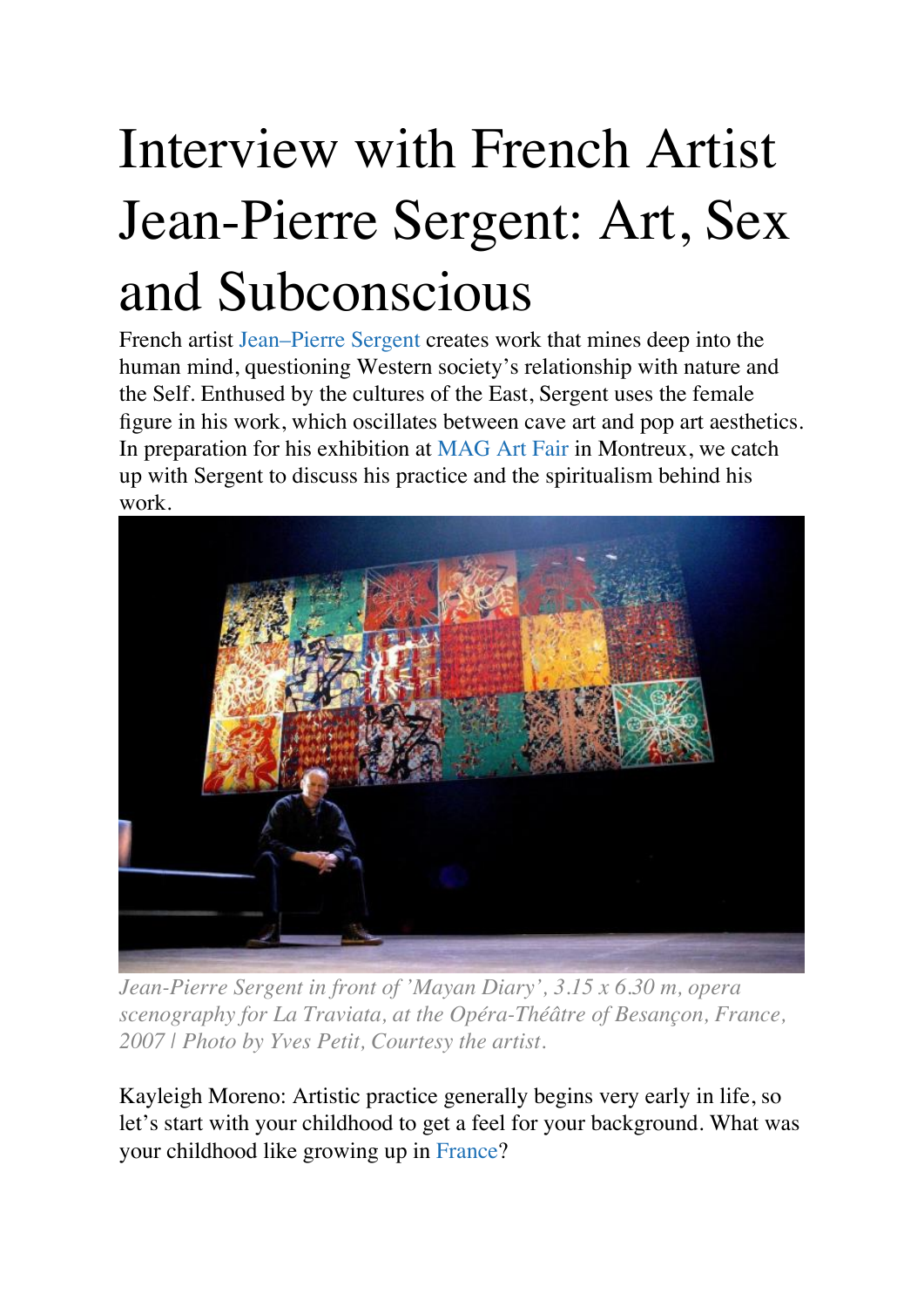Jean-Pierre Sergent: I grew up being happy as a child, nothing specific to report except that I suffered from strong asthma attacks, which had probably forced me to reinvent a world where suffering was banned, a sort of a place where you get the freedom to breath, dream and live in harmony with the surroundings and with also a big expectation for beautiful things. Today I find this beauty in all the art works I am interested in. I also spent a lot of time with my grandfather, who was a really kind and smart man and who honoured nature a lot. So even today, as I went for a canoe trip in the Doubs river this morning, (which traces the border between France and [Switzerland\)](http://theculturetrip.com/europe/switzerland/), I could still feel my grandfather's surrounding presence, as this was the place where he lived.

I also have to say that this part of France where I live now is really beautiful, as you can find mountains, lakes and rivers here, and the landscape is gorgeous. Spending time in nature really gives me a lot of inspiration for my work. Not necessarily some images, but most likely the sensation and the feeling of natural forces and energies.

KM: You started out studying architecture; what made you decide to change your path and become a fine artist?

JPS: Yes, I studied architecture for about a year and then decided to go to art school. I was not totally happy with the architectural practice, in which I had the feeling I had to deal with too many restraints. To become an artist was more promising as I could be more inside the creative process of art and life, in that sense having more freedom to express myself.

KM: Do you think that your architectural background has played a role in your use of unconventional painting surfaces?

JPS: At first, I thought I had totally wasted my time in this short year of studies, but in the long run I realised that it gave me some skills for drawing, [and] to visualise exhibition spaces. Also, I learned a new way to pay attention to how things are built and connected together, as well as how humans interact with their architectural surroundings. Now I can see the importance of the geometrical structures of my Plexiglas painting constructions (square Plexiglas panels mounted on the wall, side by side), which is the way I display my work in monumental mural installations. They are built like a wall of tiles and therefore could be seen as an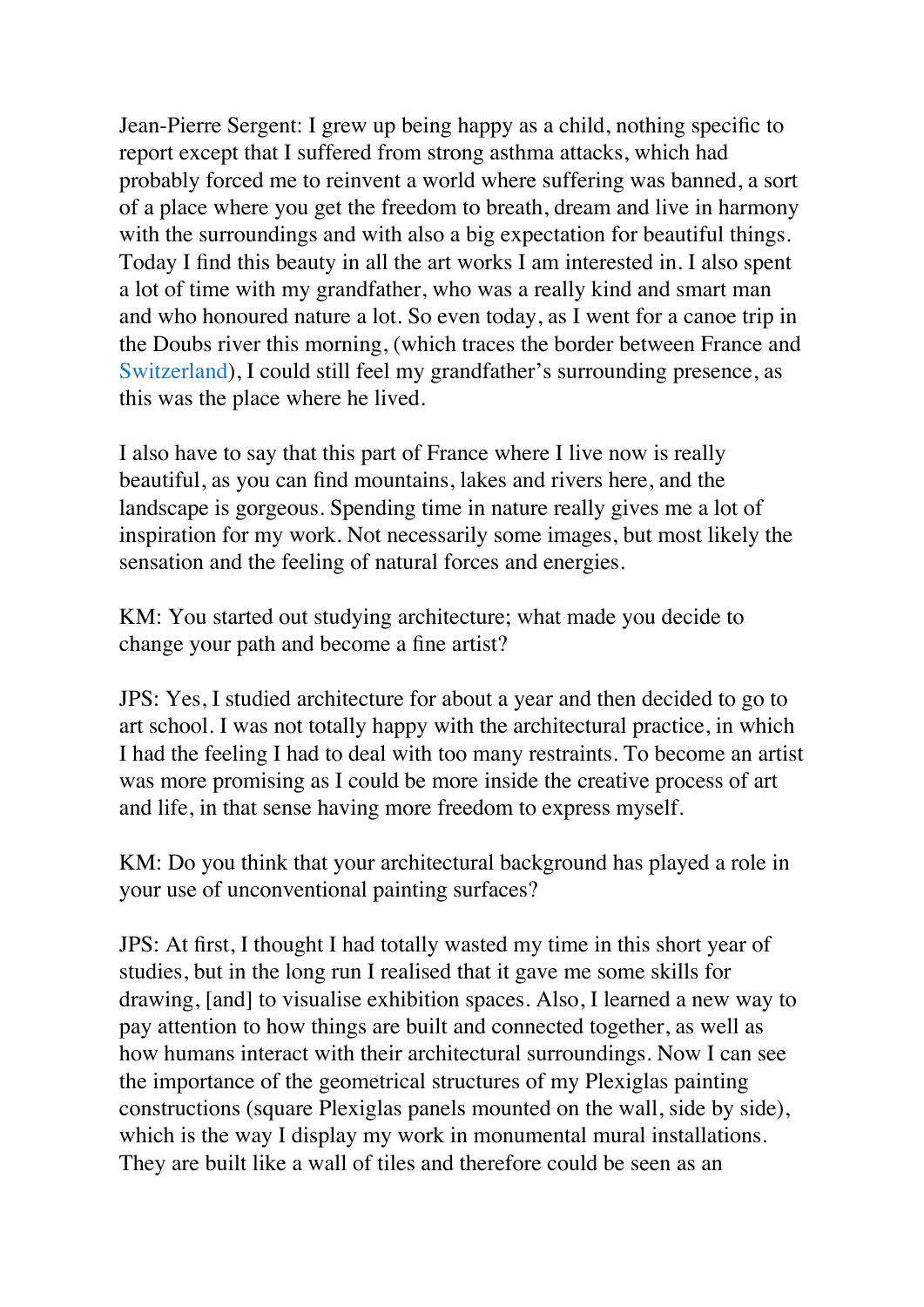architectural plastic realisation.



*Installation of the show Nature, Cultures, The World's Origins, Farm of Flagey, Musée Courbet, France, 2012 | Courtesy the artist.*

KM: Your work on sex and rituals, can you talk a bit about what you are trying to convey with these works.

JPS: In fact I had a gallery show last year in Besançon, which is my home town actually, of large works on paper and decided to entitle it [SEX &](http://www.j-psergent.com/calendar/65/17-SEX-RITUALS-WORKS-ON-PAPER)  [RITUALS / WORKS ON PAPER](http://www.j-psergent.com/calendar/65/17-SEX-RITUALS-WORKS-ON-PAPER). Those two themes are really the subjects that have been nourishing the content of my art since I decided to exit abstract practice.

Firstly, sex is the main common thing shared and done by all human beings on earth and most animals. It is at the same time cultural, as every culture approaches sexual practices differently; this goes from Japanese bondage, to religious constraints, to seeing sex as only a way of reproducing the species without any pleasure and a lot of guilt. It's also of course nature as the primary essence of life, the first ever energy who created us. Also the libido through desire is maybe the most imaginative,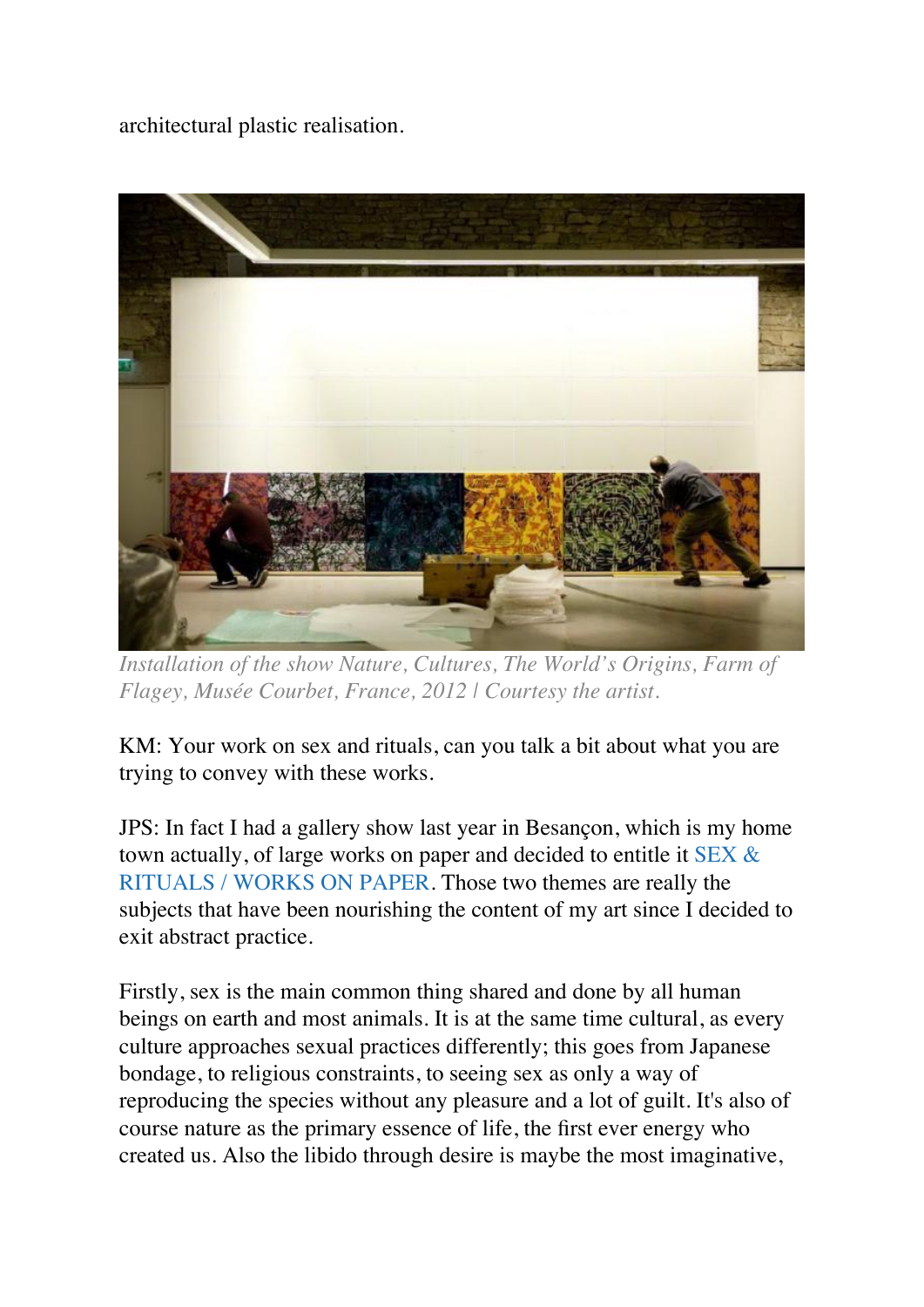poetic and powerful force to help us (the human race) get connected.

Secondly, rituals. I noticed that a lot of iconographies coming from ancients civilisations — tribal, archaical, or prehistorical — were mostly those of rituals. All the scenes show priests, gods or goddesses regenerating the earth, the plants, the cycles of the sun and the moon, but also the rituals are reactivating births of the new generations throughout desire and love. As well as all the images from those cultures explaining how to transcend the absence of the dead, how to heal the sick, how to arouse desire, how to connect with ancestors.



*View of the Sex & Rituals exhibition in Besançon, 2013, France. Courtesy the artist.*

KM: Would you agree that your work is quiet pop art? Would you say you're trying to represent this bombardment of advertising we have in our society with the fact that nowadays sex sells?

JPS: I would rather say no, not at all to this question. Even if at first glance you can see some links and connections between my work and the 1960s pop artists, because I am using the same techniques as they were using, the images silkscreened on panels, but the images I use are not already famous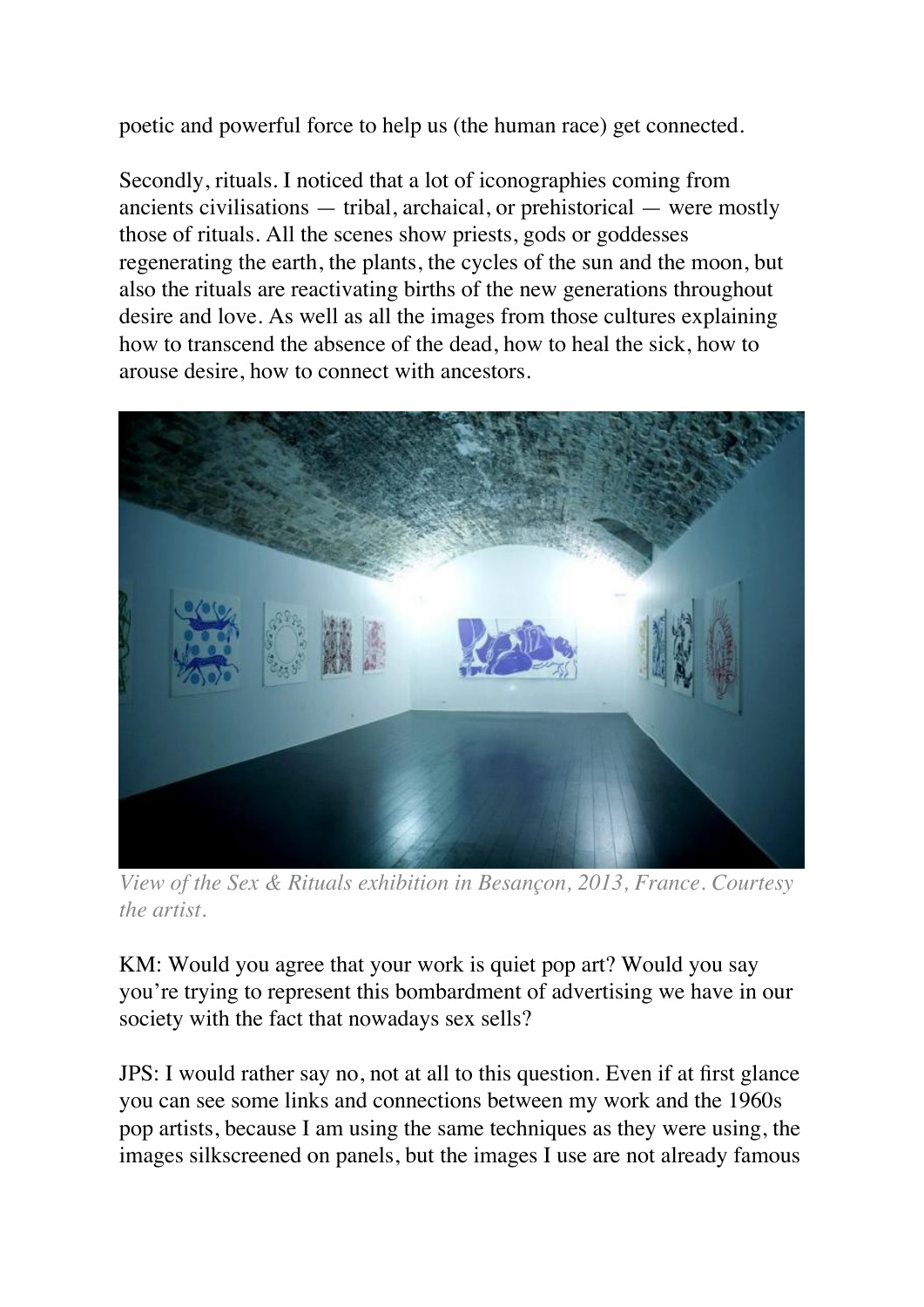iconic images, but images that I deeply seek into what I am cherishing the most, which are the way to reconnect, throughout cultures or some practices nowadays. On top of that, to work with strong sexual content doesn't help me to sell more paintings; on the contrary, it's more a disadvantage. Also in advertising, sex images are there to sell something other than themselves, objects like cars, apartments, yoghurts, sodas and so on, but to buy an explicit sexual scene by itself as the only subject matter, is quite disturbing for the buyer. That's the main reason why Koons had chosen to produce puppies instead of ceramics showing himself having sex with the Cicciolina!

In fact, in my work, I am recuperating, recycling and transforming all those short-lived sex-porn web garbage-images into art.



*Mayan Diary # 31, acrylic silkscreened on Plexiglas, 1.40 x 1.40 m, 2008.*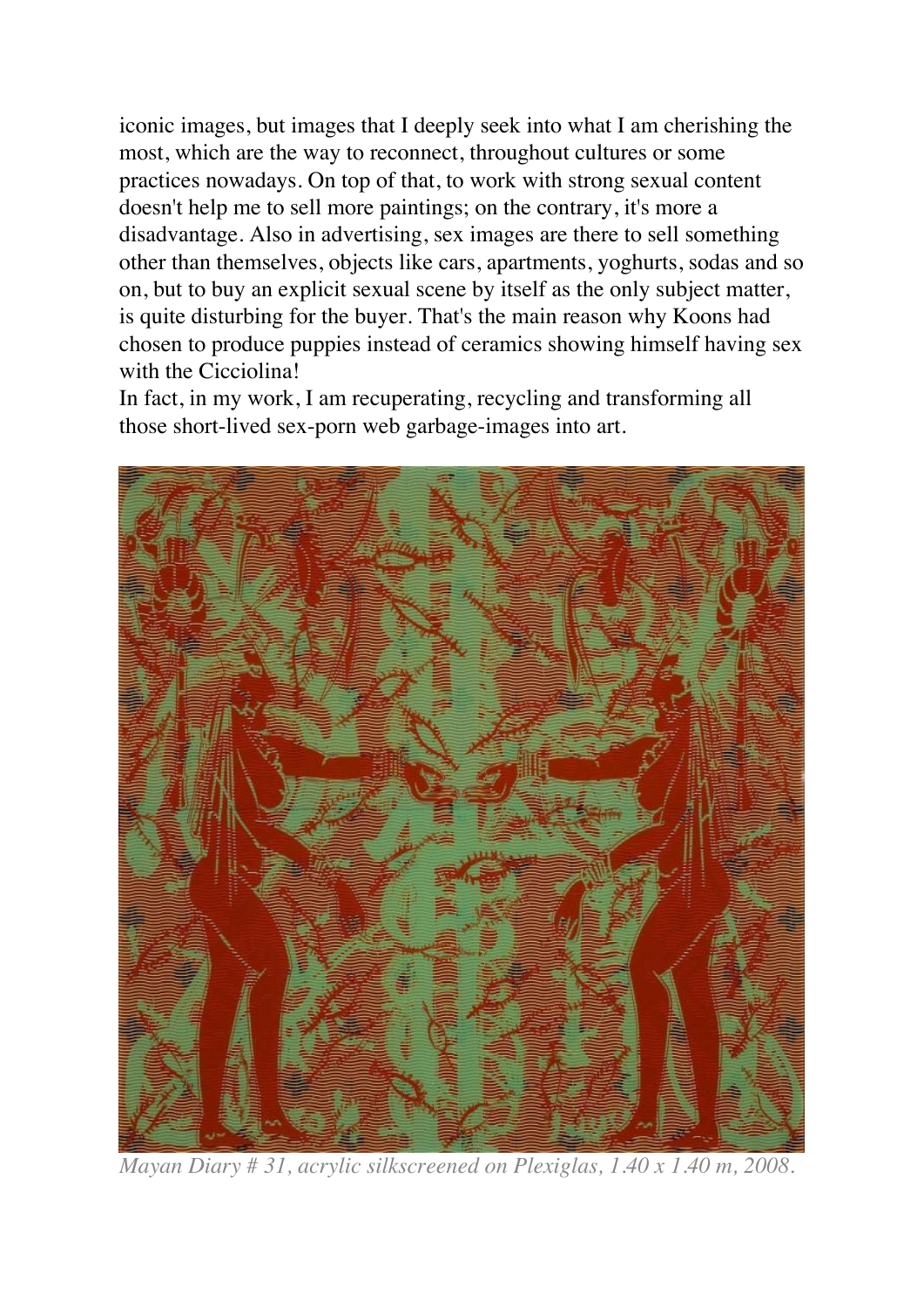## *Courtesy the artist.*

KM: Your works are more than just sexualised illustrations; they delve much deeper into the social condition of the modern world, would you agree with this?

JPS: Yes you are totally right. I am trying to represent in my works some different way of thinking, different way of approaching colours and bodies, sex and death. Today everybody feels so disconnected from nature, that for someone living in a big city or even a small one, his only way to feel connected is through sex, that is the last and ultimate place where you can have a chance to feel again interwoven to the body of someone else and to experience pleasure, life cycles, love and a glance at universal bliss.

KM: Which artist or artists would you say have inspired your work the most?

JPS: In point of fact and surprisingly, it's not the artists exhibited in museums and galleries that inspire me the most now. I am mostly influenced by all works done before artists even had a name, and their works were at that time totally anonymous and sometimes collective, as in all the prehistoric cave paintings, the beautiful mural paintings from the temples and tombs in ancient Egypt, Mexico or India. During my formative years, I was influenced by the following artists: Filippino Lippi, Cranach, Brueghel, Caravaggio, Rembrandt, El Greco, Vermeer, Goya, Gauguin, Picasso, Morandi, Matisse, Rothko, Newman, Pollock, Klein, Beuys…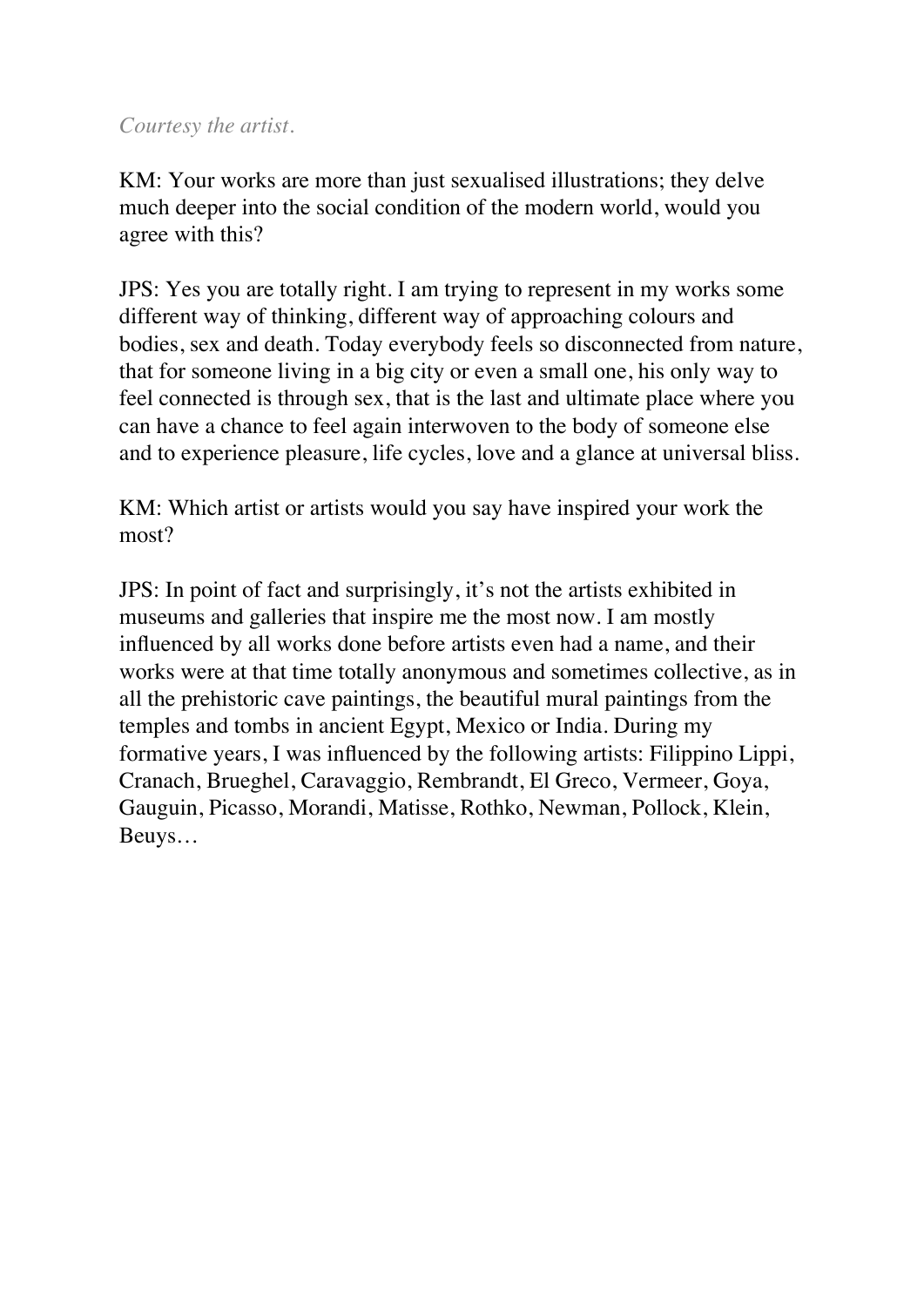

*View of the exhibition, Nature, Cultures, The Worlds Origin's, 3.15 x 6.30 m, 2012, Farm of Flagey, Musée Courbet, France.*

KM: How would you describe your work in your own words?

JPS: First, we have to put things in perspective: the art world and, to an extent, the world as a whole, is no longer a post-industrial, postmodern, or post-religious one, but I think it has become today a post-cultural world. In a few words, all that used to be known by mankind was given and transmitted to us by the cultures we all belonged to and transmitted by the ancestral teachings & traditions. Now all we need to know in order to survive will be used by contemporary computers in the purpose of making money and buying consumer goods, being 'happy' without any concern for our surrounding social environment. So the cultural links so important at one time are no more necessary and become just affective ones, that you can choose to use them or not. And of course as people are lazy, they prefer to use the channels of technology instead of the cultural ones, which take much more time to understand and to practise, but which can ground us deeper, with the help of poetry, painting, literature, music, dance, theatre, and spiritual practices, to all human beings, the earth, and the universe.